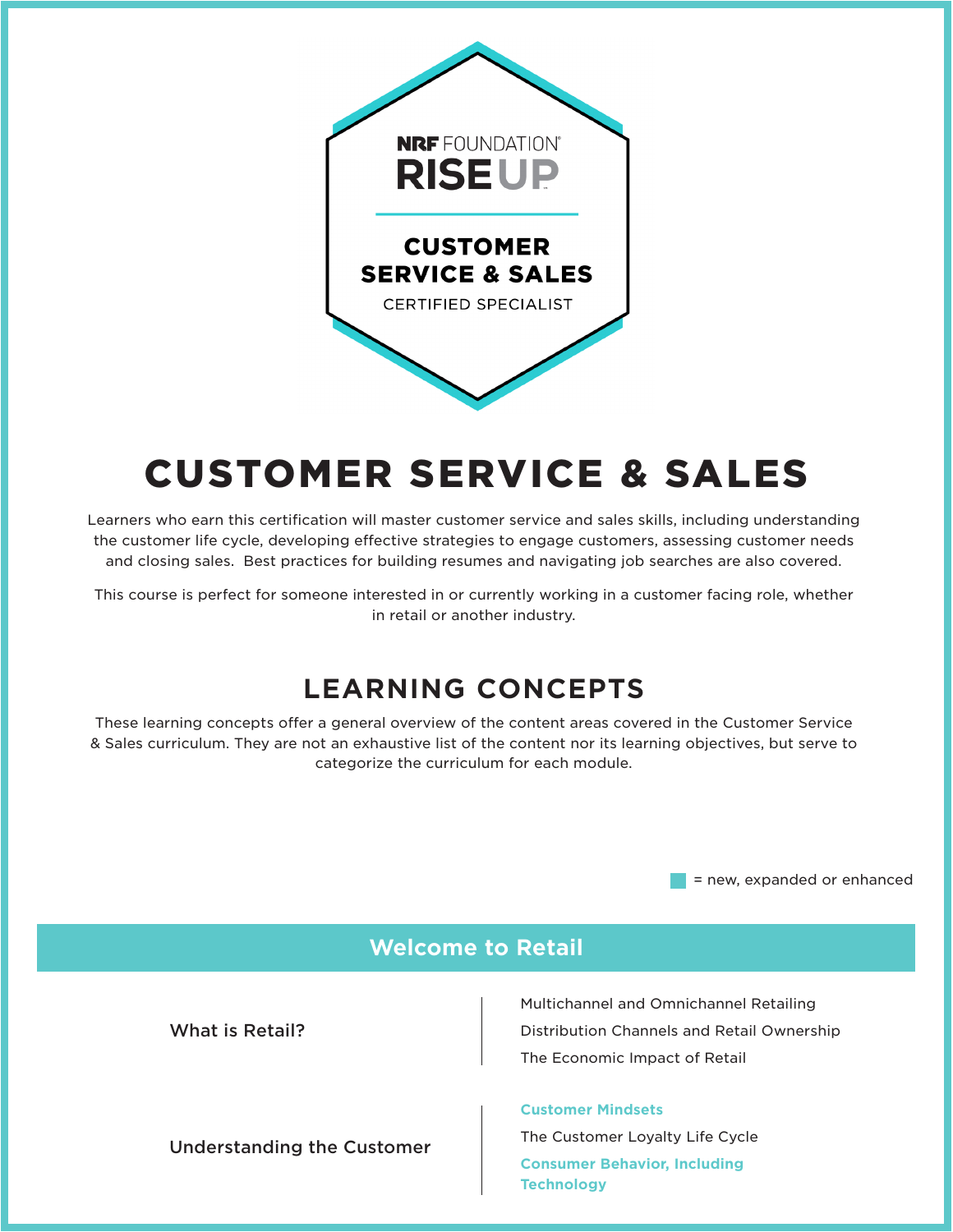The Value of Customer Service

**Company Brand and Culture** Quality Customer Service **The Impact of Poor Customer Service**

### **Know Before You Sell**

Knowing Products and Services

Features and Benefits Product Knowledge and Customer Service Continuous Learning

Knowing the Customer

**Connecting with the Customer**

Customer Needs and Interests Listening to Customers and Confirming Their Needs

### **Selling and Service**

| <b>Meeting the Customer's Needs</b> | <b>Customer Loyalty and</b><br><b>Personalized Service</b>     |
|-------------------------------------|----------------------------------------------------------------|
|                                     | <b>Comprehensive Solutions and</b><br><b>Add-on Services</b>   |
|                                     | <b>Overcoming Objections</b>                                   |
|                                     | <b>Processing and Completing</b><br>the Transaction            |
| <b>Making the Sale</b>              | <b>Cash Transactions and Making</b><br><b>Change Correctly</b> |
|                                     | <b>Debit, Credit, and Mobile Payments</b>                      |

# **NRF** FOUNDATION° RISEUP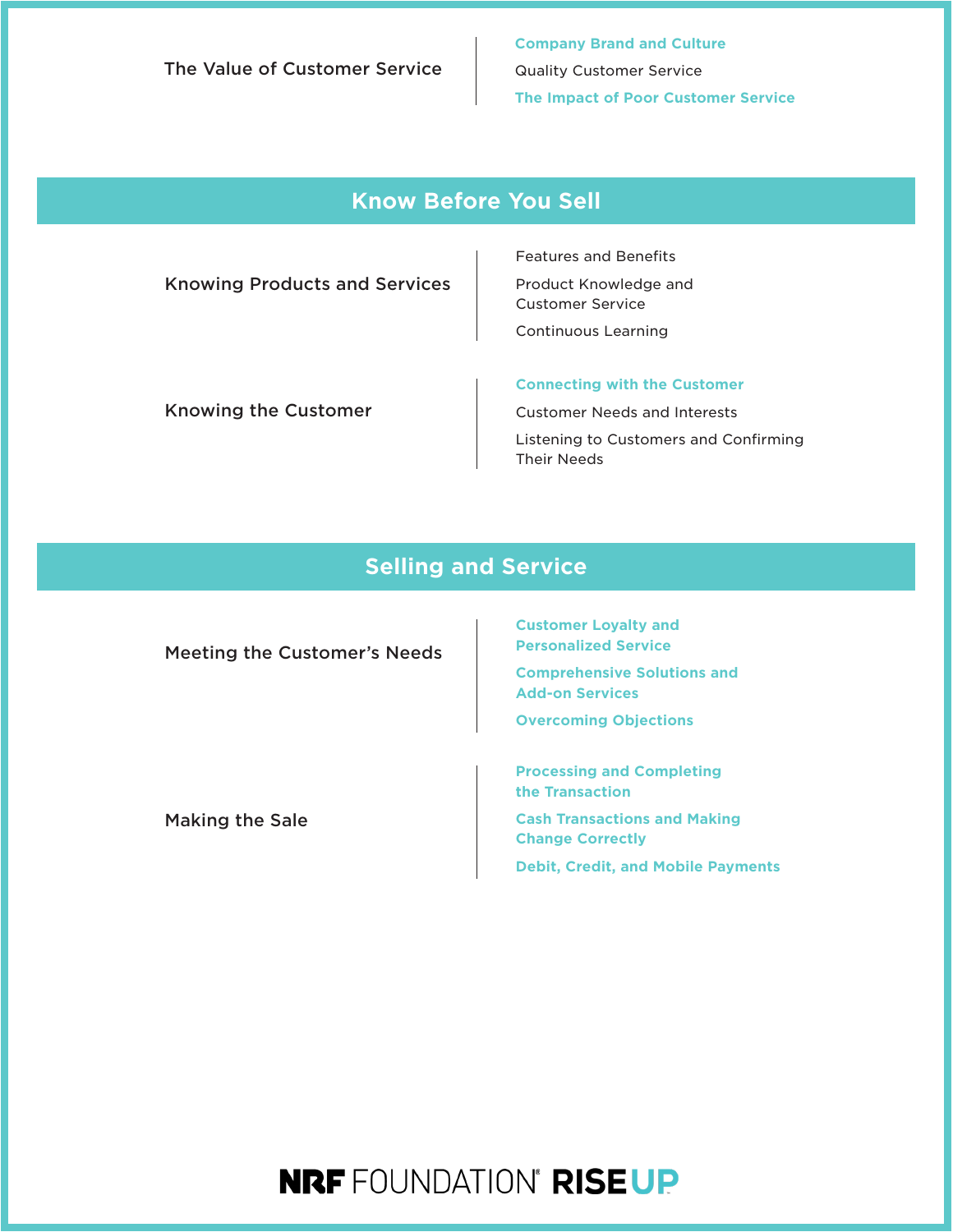#### **Performing Your Best**

Furthering Your Customer Service Skills

Your Brand Is You

Non-Verbal Communication Handling Multiple Customers Addressing Customer Complaints, Exchanges, and Returns

**Employability Attributes and Professionalism Foundational Knowledge Communication Styles**

Professionalism in the **Workplace** 

Teamwork and Problem Solving Developing Goals **Technology and Time Management**

#### **Workplace Readiness**

Finding the Job

Entry-Level Retail Jobs: Goals and Expectations Searching for Jobs Online (Social Media) Building and Maintaining Your Network

Getting the Job

Growing Your Skills

**Crafting an Accurate Resume Using an Online Job Application Shining in an Interview**

Receiving and Applying Feedback **Building Your Career in Retail Personal Career Planning**

**REMOVED:** Inventory Control, Merchandising and Loss Prevention content has been moved to the Business of Retail: Operations and Profit credential to allow for additional customer service and sales content

## **NRF FOUNDATION° RISEUP**